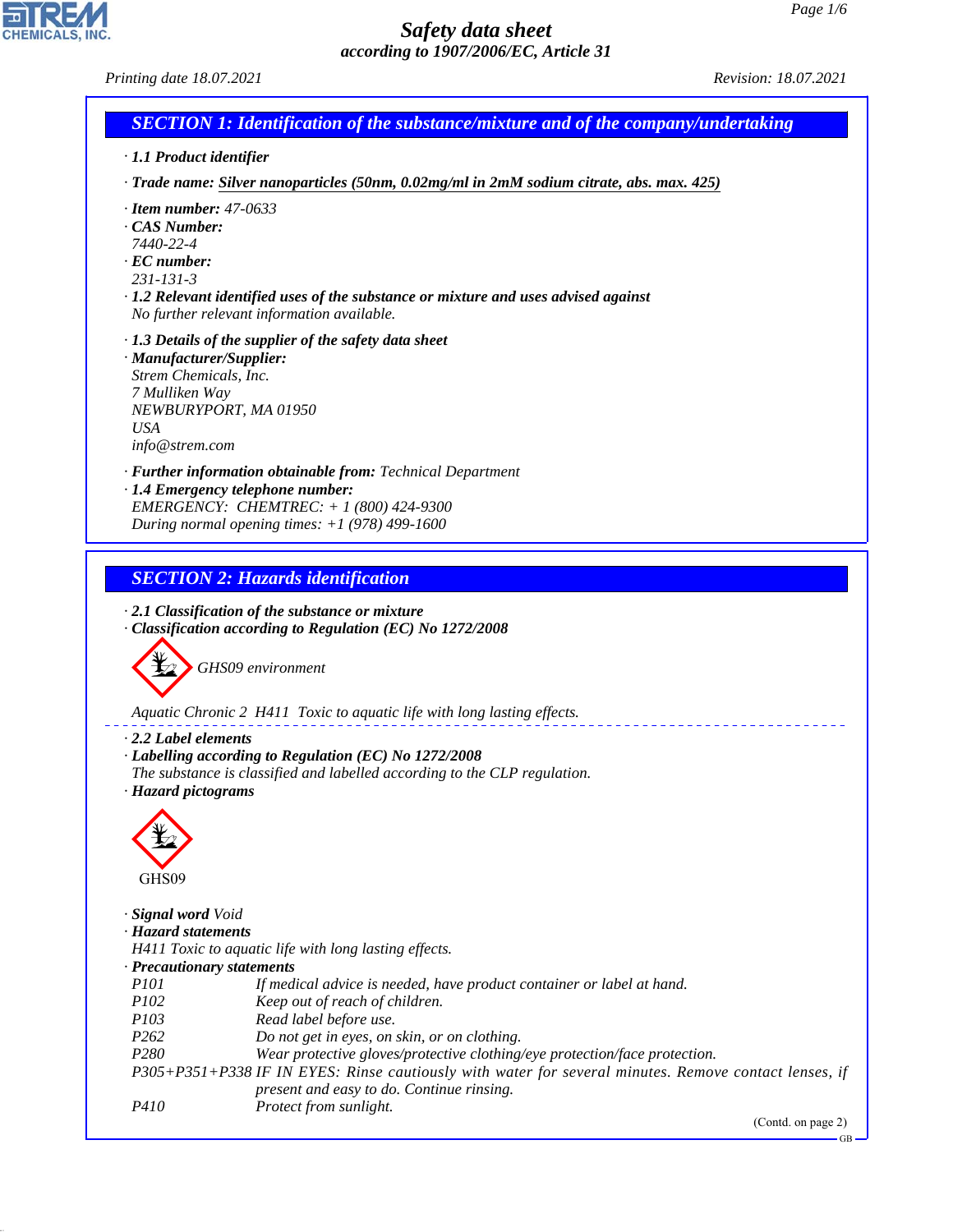*Printing date 18.07.2021 Revision: 18.07.2021*

*Trade name: Silver nanoparticles (50nm, 0.02mg/ml in 2mM sodium citrate, abs. max. 425)*

- *P411 Store at temperatures not exceeding 4°C.*
- *P501 Dispose of contents/container in accordance with local/regional/national/international regulations.*

*· 2.3 Other hazards*

- *· Results of PBT and vPvB assessment*
- *· PBT: Not applicable.*

*· vPvB: Not applicable.*

### *SECTION 3: Composition/information on ingredients*

- *· 3.1 Chemical characterisation: Substances*
- *· CAS No. Description*
- *7440-22-4 silver*
- *· Identification number(s)*
- *· EC number: 231-131-3*

### *SECTION 4: First aid measures*

- *· 4.1 Description of first aid measures*
- *· After inhalation: Supply fresh air; consult doctor in case of complaints.*
- *· After skin contact: Immediately rinse with water.*
- *· After eye contact: Rinse opened eye for several minutes under running water. Then consult a doctor.*
- *· After swallowing: If symptoms persist consult doctor.*
- *· 4.2 Most important symptoms and effects, both acute and delayed No further relevant information available.*
- *· 4.3 Indication of any immediate medical attention and special treatment needed*

*No further relevant information available.*

## *SECTION 5: Firefighting measures*

- *· 5.1 Extinguishing media*
- *· Suitable extinguishing agents: Use fire extinguishing methods suitable to surrounding conditions.*
- *· 5.2 Special hazards arising from the substance or mixture No further relevant information available.*
- *· 5.3 Advice for firefighters*
- *· Protective equipment: No special measures required.*

#### *SECTION 6: Accidental release measures*

- *· 6.1 Personal precautions, protective equipment and emergency procedures Not required.*
- *· 6.2 Environmental precautions: Do not allow product to reach sewage system or any water course. Inform respective authorities in case of seepage into water course or sewage system.*
- *· 6.3 Methods and material for containment and cleaning up: Absorb with liquid-binding material (sand, diatomite, acid binders, universal binders, sawdust). Dispose contaminated material as waste according to item 13.*
- *· 6.4 Reference to other sections See Section 7 for information on safe handling. See Section 8 for information on personal protection equipment. See Section 13 for disposal information.*

(Contd. on page 3)

GB



44.1.1

(Contd. of page 1)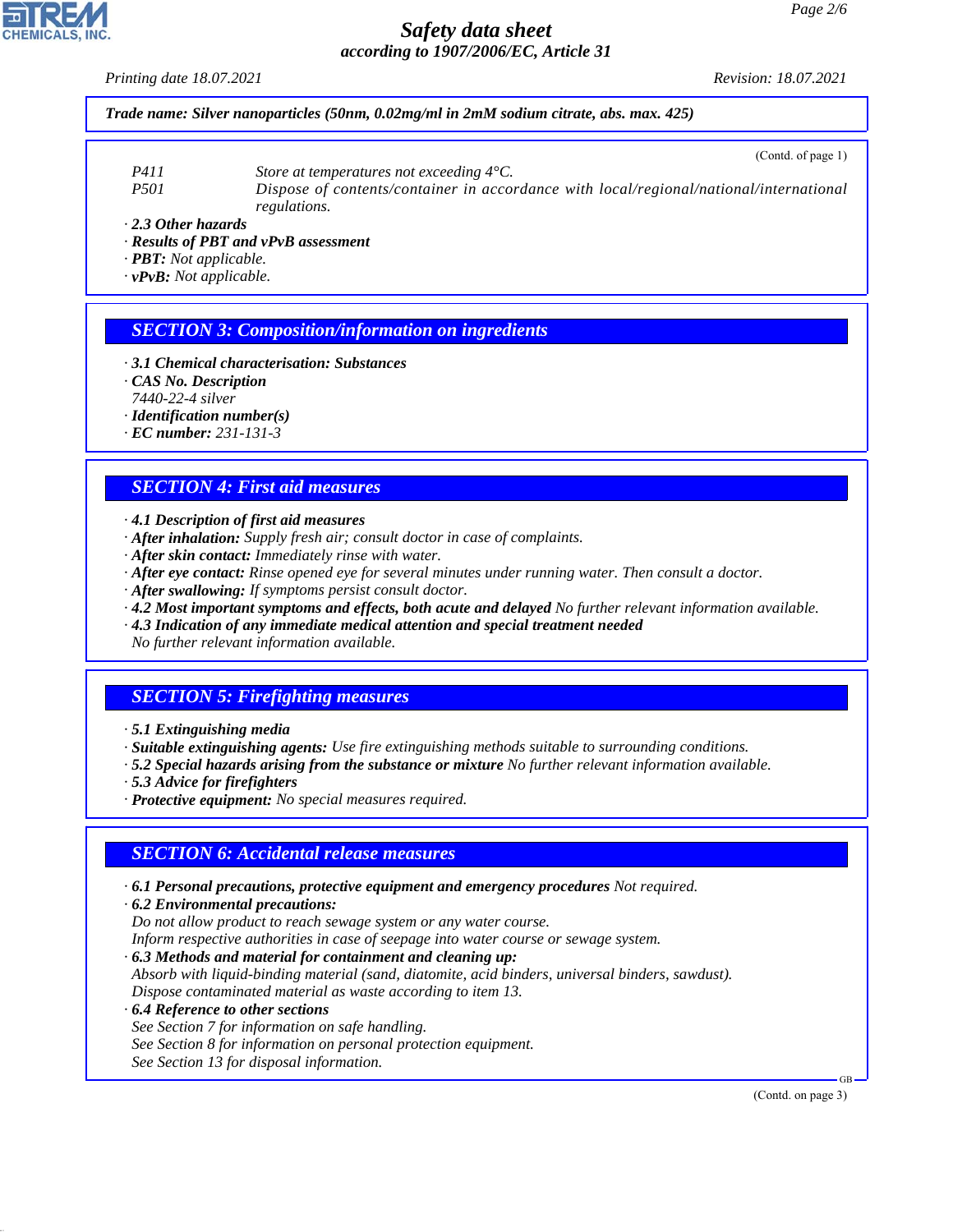*Printing date 18.07.2021 Revision: 18.07.2021*

*Trade name: Silver nanoparticles (50nm, 0.02mg/ml in 2mM sodium citrate, abs. max. 425)*

(Contd. of page 2)

#### *SECTION 7: Handling and storage*

- *· 7.1 Precautions for safe handling No special precautions are necessary if used correctly.*
- *· Information about fire and explosion protection: No special measures required.*
- *· 7.2 Conditions for safe storage, including any incompatibilities*
- *· Storage:*
- *Keep cool.*
- *Protect from sunlight.*
- *· Requirements to be met by storerooms and receptacles: No special requirements.*
- *· Information about storage in one common storage facility: Not required.*
- *· Further information about storage conditions: DO NOT FREEZE*
- *· Recommended storage temperature: Store at temperatures not exceeding 4 °C. Keep cool.*
- *· 7.3 Specific end use(s) No further relevant information available.*

### *SECTION 8: Exposure controls/personal protection*

*· Additional information about design of technical facilities: No further data; see item 7.*

- *· 8.1 Control parameters*
- *· Ingredients with limit values that require monitoring at the workplace: Not required.*
- *· Additional information: The lists valid during the making were used as basis.*
- *· 8.2 Exposure controls*
- *· Personal protective equipment:*
- *· General protective and hygienic measures: Wash hands before breaks and at the end of work.*
- *· Respiratory protection: Not required.*
- *· Protection of hands:*



44.1.1

\_S*Protective gloves*

*The glove material has to be impermeable and resistant to the product/ the substance/ the preparation. Due to missing tests no recommendation to the glove material can be given for the product/ the preparation/ the chemical mixture.*

*Selection of the glove material on consideration of the penetration times, rates of diffusion and the degradation · Material of gloves*

*The selection of the suitable gloves does not only depend on the material, but also on further marks of quality and varies from manufacturer to manufacturer.*

*· Penetration time of glove material*

*The exact break through time has to be found out by the manufacturer of the protective gloves and has to be observed.*

*· Eye protection: Goggles recommended during refilling*

| .9.1 Information on basic physical and chemical properties<br><b>General Information</b> |                                |  |  |  |
|------------------------------------------------------------------------------------------|--------------------------------|--|--|--|
| $\cdot$ Appearance:                                                                      |                                |  |  |  |
| Form:                                                                                    | Liquid                         |  |  |  |
| Colour:                                                                                  | Yellow                         |  |  |  |
| $\cdot$ Odour:                                                                           | <i><u><b>Odourless</b></u></i> |  |  |  |
| · Odour threshold:                                                                       | Not determined.                |  |  |  |
| $\cdot$ pH-value:                                                                        | Not determined.                |  |  |  |
| $\cdot$ Change in condition                                                              |                                |  |  |  |
| Melting point/freezing point:                                                            | 960.5 °C                       |  |  |  |
|                                                                                          |                                |  |  |  |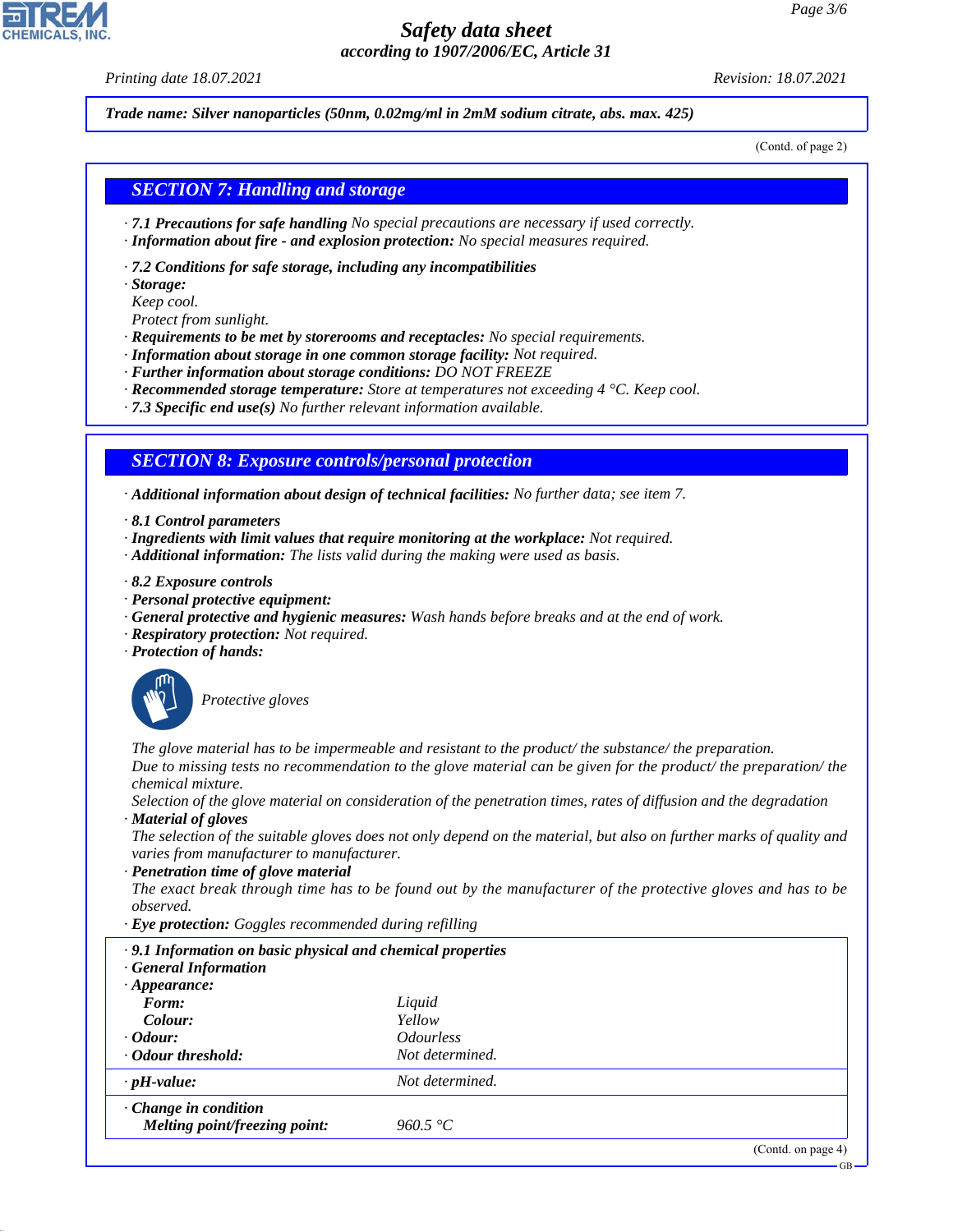*Printing date 18.07.2021 Revision: 18.07.2021*

**CHEMICALS, INC** 

*Trade name: Silver nanoparticles (50nm, 0.02mg/ml in 2mM sodium citrate, abs. max. 425)*

|                                                                    | (Contd. of page 3)                            |
|--------------------------------------------------------------------|-----------------------------------------------|
| Initial boiling point and boiling range: $2.212 \text{ }^{\circ}C$ |                                               |
| · Flash point:                                                     | Not applicable.                               |
| · Flammability (solid, gas):                                       | Not determined.                               |
| · Ignition temperature:                                            |                                               |
| <b>Decomposition temperature:</b>                                  | Not determined.                               |
| · Auto-ignition temperature:                                       | Not determined.                               |
| $\cdot$ Explosive properties:                                      | Product does not present an explosion hazard. |
| · Explosion limits:                                                |                                               |
| Lower:                                                             | Not determined.                               |
| Upper:                                                             | Not determined.                               |
| · Vapour pressure:                                                 | Not determined.                               |
| $\cdot$ Density at 20 $\textdegree$ C:                             | $10.49$ g/cm <sup>3</sup>                     |
| · Relative density                                                 | Not determined.                               |
| · Vapour density                                                   | Not determined.                               |
| $\cdot$ Evaporation rate                                           | Not determined.                               |
| · Solubility in / Miscibility with                                 |                                               |
| water:                                                             | Not miscible or difficult to mix.             |
| · Partition coefficient: n-octanol/water:                          | Not determined.                               |
| · Viscosity:                                                       |                                               |
| Dynamic:                                                           | Not determined.                               |
| Kinematic:                                                         | Not determined.                               |
| · Solvent content:                                                 |                                               |
| Organic solvents:                                                  | $0.0\%$                                       |
| $VOC$ (EC)                                                         | 0.00%                                         |
| <b>Solids content:</b>                                             | 100.0%                                        |
| . 9.2 Other information                                            | No further relevant information available.    |

# *SECTION 10: Stability and reactivity*

*· 10.1 Reactivity No further relevant information available.*

*· 10.2 Chemical stability*

*· Thermal decomposition / conditions to be avoided: No decomposition if used according to specifications.*

- *· 10.3 Possibility of hazardous reactions No dangerous reactions known.*
- *· 10.4 Conditions to avoid No further relevant information available.*

*· 10.5 Incompatible materials: No further relevant information available.*

*· 10.6 Hazardous decomposition products: No dangerous decomposition products known.*

## *SECTION 11: Toxicological information*

*· 11.1 Information on toxicological effects*

*· Acute toxicity Based on available data, the classification criteria are not met.*

*· Primary irritant effect:*

44.1.1

*· Skin corrosion/irritation Based on available data, the classification criteria are not met.*

*· Serious eye damage/irritation Based on available data, the classification criteria are not met.*

(Contd. on page 5)

GB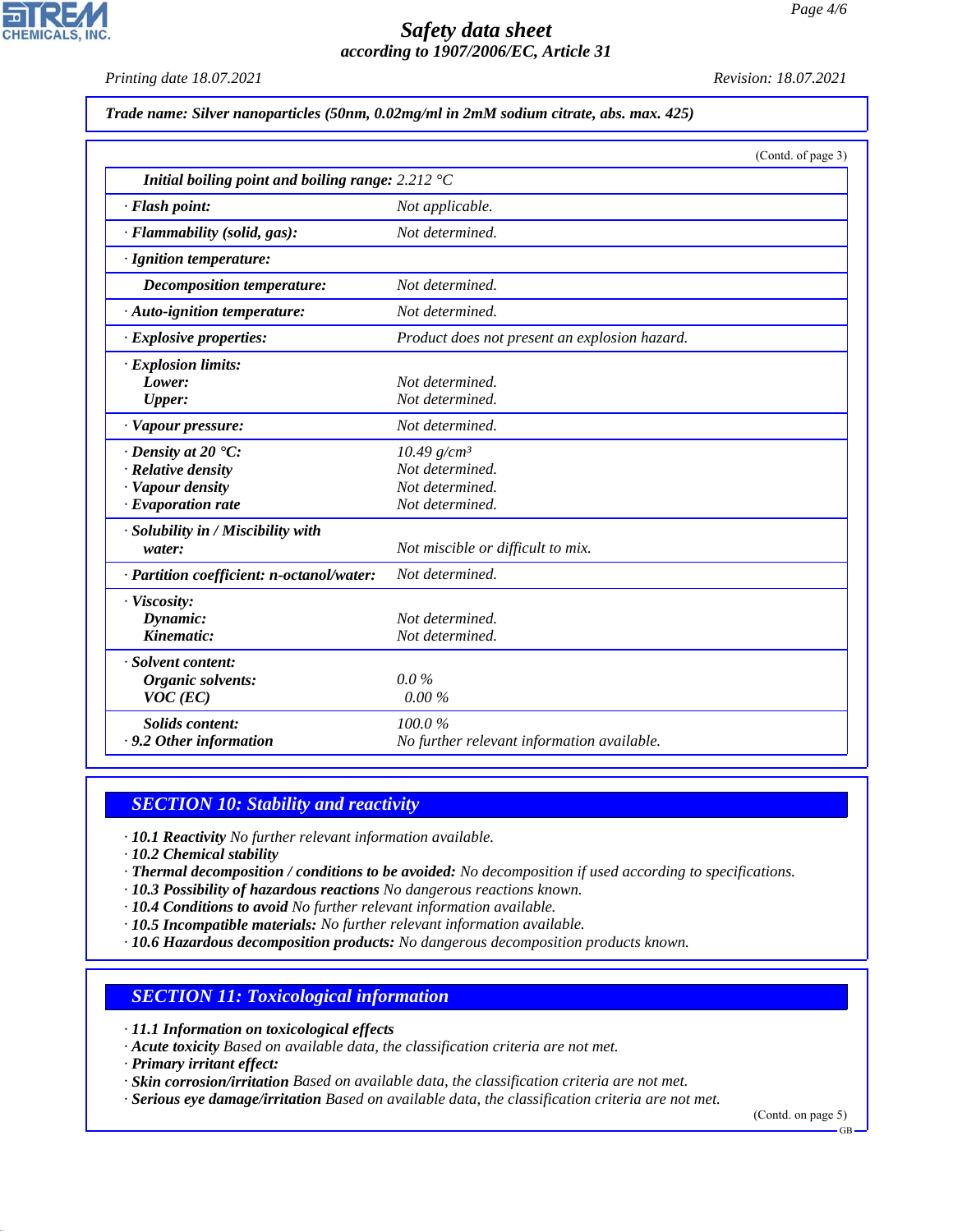*Printing date 18.07.2021 Revision: 18.07.2021*

*Trade name: Silver nanoparticles (50nm, 0.02mg/ml in 2mM sodium citrate, abs. max. 425)*

- (Contd. of page 4)
- *· Respiratory or skin sensitisation Based on available data, the classification criteria are not met.*
- *· CMR effects (carcinogenity, mutagenicity and toxicity for reproduction)*
- *· Germ cell mutagenicity Based on available data, the classification criteria are not met. · Carcinogenicity Based on available data, the classification criteria are not met.*
- *· Reproductive toxicity Based on available data, the classification criteria are not met.*
- *· STOT-single exposure Based on available data, the classification criteria are not met.*
- *· STOT-repeated exposure Based on available data, the classification criteria are not met.*
- *· Aspiration hazard Based on available data, the classification criteria are not met.*

#### *SECTION 12: Ecological information*

- *· 12.1 Toxicity*
- *· Aquatic toxicity: No further relevant information available.*
- *· 12.2 Persistence and degradability No further relevant information available.*
- *· 12.3 Bioaccumulative potential No further relevant information available.*
- *· 12.4 Mobility in soil No further relevant information available.*
- *· Ecotoxical effects:*
- *· Remark: Toxic for fish*
- *· Additional ecological information:*
- *· General notes:*
- *Also poisonous for fish and plankton in water bodies.*
- *Toxic for aquatic organisms*
- *· 12.5 Results of PBT and vPvB assessment*
- *· PBT: Not applicable.*
- *· vPvB: Not applicable.*
- *· 12.6 Other adverse effects No further relevant information available.*

#### *SECTION 13: Disposal considerations*

- *· 13.1 Waste treatment methods*
- *· Recommendation*

44.1.1

*Must not be disposed together with household garbage. Do not allow product to reach sewage system.*

- *· Uncleaned packaging:*
- *· Recommendation: Disposal must be made according to official regulations.*

| $\cdot$ 14.1 UN-Number                  |               |  |
|-----------------------------------------|---------------|--|
| ADR, ADN, IMDG, IATA                    | not regulated |  |
| $\cdot$ 14.2 UN proper shipping name    |               |  |
| · ADR, ADN, IMDG, IATA                  | not regulated |  |
| $\cdot$ 14.3 Transport hazard class(es) |               |  |
| ADR, ADN, IMDG, IATA                    |               |  |
| · Class                                 | not regulated |  |
| · 14.4 Packing group                    |               |  |
| · ADR, IMDG, IATA                       | not regulated |  |